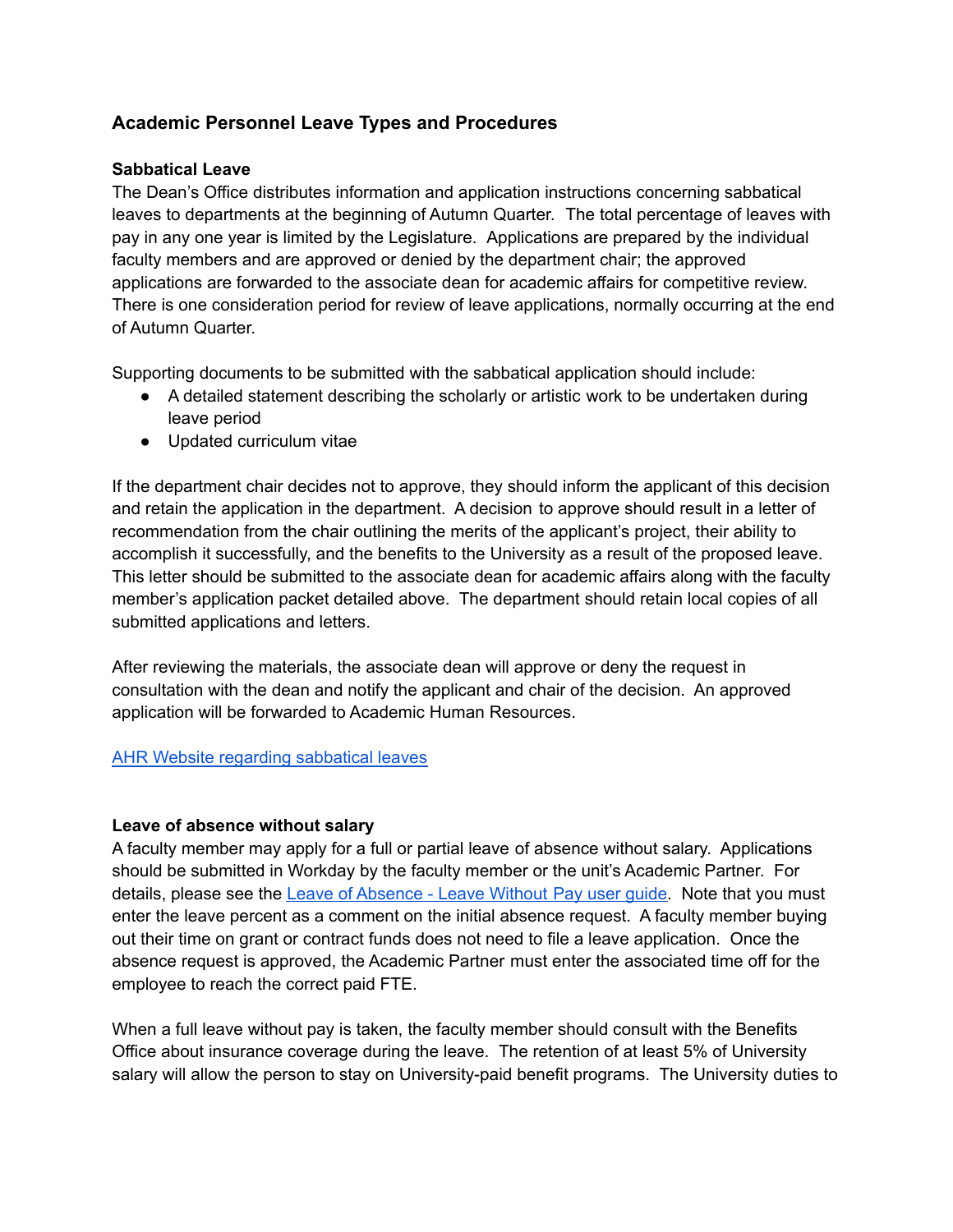be performed for the paid portion should be negotiated with the department chair and should be stated on the leave application form or in an attached memo.

A partial leave of absence without pay may be requested when a faculty member receives a fellowship or award that does not pay their full salary or when they are working outside the University at less than 100% time.

If an Assistant Professor takes a leave of absence without salary that is (1) more than 50% time and (2) six months or more in length during an academic year, the mandatory promotion/tenure date is extended by one year. Note that this extension must be initiated in Workday by the unit's Initiate 2 or the Academic Partner. For instructions, please see Maintain [Promotion](https://isc.uw.edu/user-guides/maintain_promotion_clock/) Clock user [guide.](https://isc.uw.edu/user-guides/maintain_promotion_clock/)

Faculty members are expected to be in residence during the year of their mandatory review for promotion/tenure. No leaves will be approved by the Provost's Office for Assistant Professors during the sixth year of appointment.

AHR website [regarding](http://ap.washington.edu/ahr/policies/leaves/leave-without-pay/) leave without pay

#### **Sick Leave**

Eligible faculty, academic staff, and senior fellows/trainees are eligible to use up to 90 calendar days of paid sick leave each academic year. For more information, see the user [guide](https://isc.uw.edu/user-guides/loa_sick_injured_becoming_parent_ap/) or visit the [Academic](http://ap.washington.edu/ahr/policies/leaves/paid-sick-leave/) HR website. Medical documents are personal and confidential and should be submitted directly to Academic HR; do *not* submit medical provider information to the department or dean's office.

### **Family Leave**

The Family and Medical Leave Act (FMLA) is a federal law which provides job protection and benefits coverage to eligible employees. FMLA may cover employees for up to 12 weeks of unpaid, job-protected leave from work during the applicable 12-month period. Additionally, Washington State has a Paid Family and Medical Leave [program](https://paidleave.wa.gov/) which is a mandatory statewide insurance program that provides paid family and medical leave to eligible employees. The program is administered by the Employment Security Department (ESD). Washington's Paid Family and Medical Leave program does not replace the federal FMLA. In many cases, PFML and FMLA will run at the same time.For eligibility and policy information, please see the AHR FMLA [website.](http://ap.washington.edu/ahr/policies/leaves/family-and-medical-leaves/) This process should be initiated by the employee in Workday. Please see the *user quide* for details.

#### **College leave policy**

When occasional faculty absences are necessary for health or research purposes, the department chair must be informed and ensure instructional integrity for students and, if appropriate, approve the appointment of substitute instructors, ensuring proper appointments